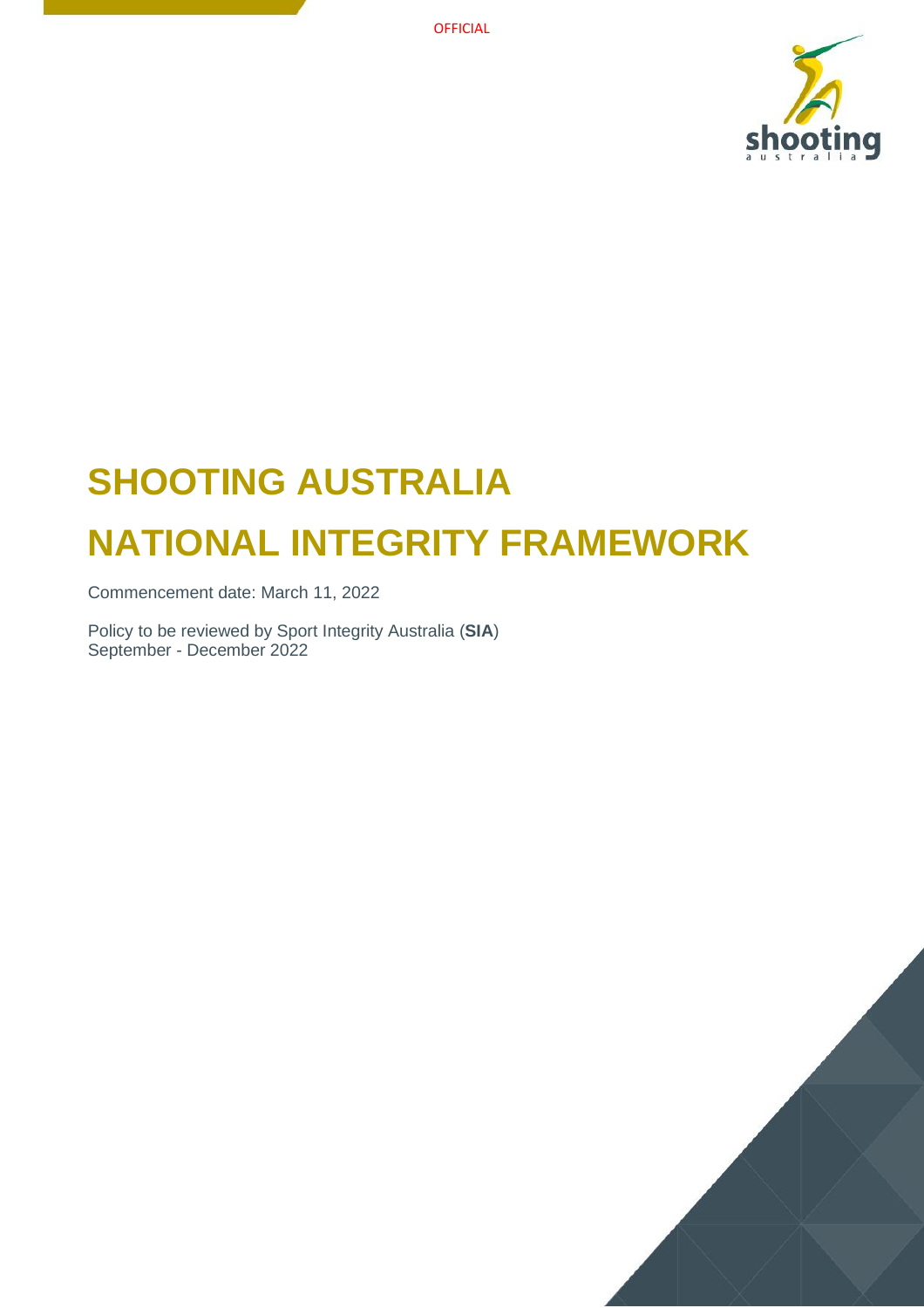

## **TABLE OF CONTENTS**

| 1.             |     |  |  |
|----------------|-----|--|--|
|                | 1.1 |  |  |
|                | 1.2 |  |  |
| 2.             |     |  |  |
|                | 2.1 |  |  |
| 3.             |     |  |  |
|                | 3.1 |  |  |
| $\overline{4}$ |     |  |  |
|                | 4.1 |  |  |
|                | 4.2 |  |  |
| 5.             |     |  |  |
|                | 5.1 |  |  |
|                | 5.2 |  |  |
|                | 5.3 |  |  |
|                | 5.4 |  |  |
|                | 5.5 |  |  |
|                | 5.6 |  |  |
| 6.             |     |  |  |
|                | 6.1 |  |  |
|                | 6.2 |  |  |
| 7 <sub>1</sub> |     |  |  |
| 8.             |     |  |  |
|                | 8.1 |  |  |
|                | 8.2 |  |  |
|                | 8.3 |  |  |

2<br>OFFICIAL

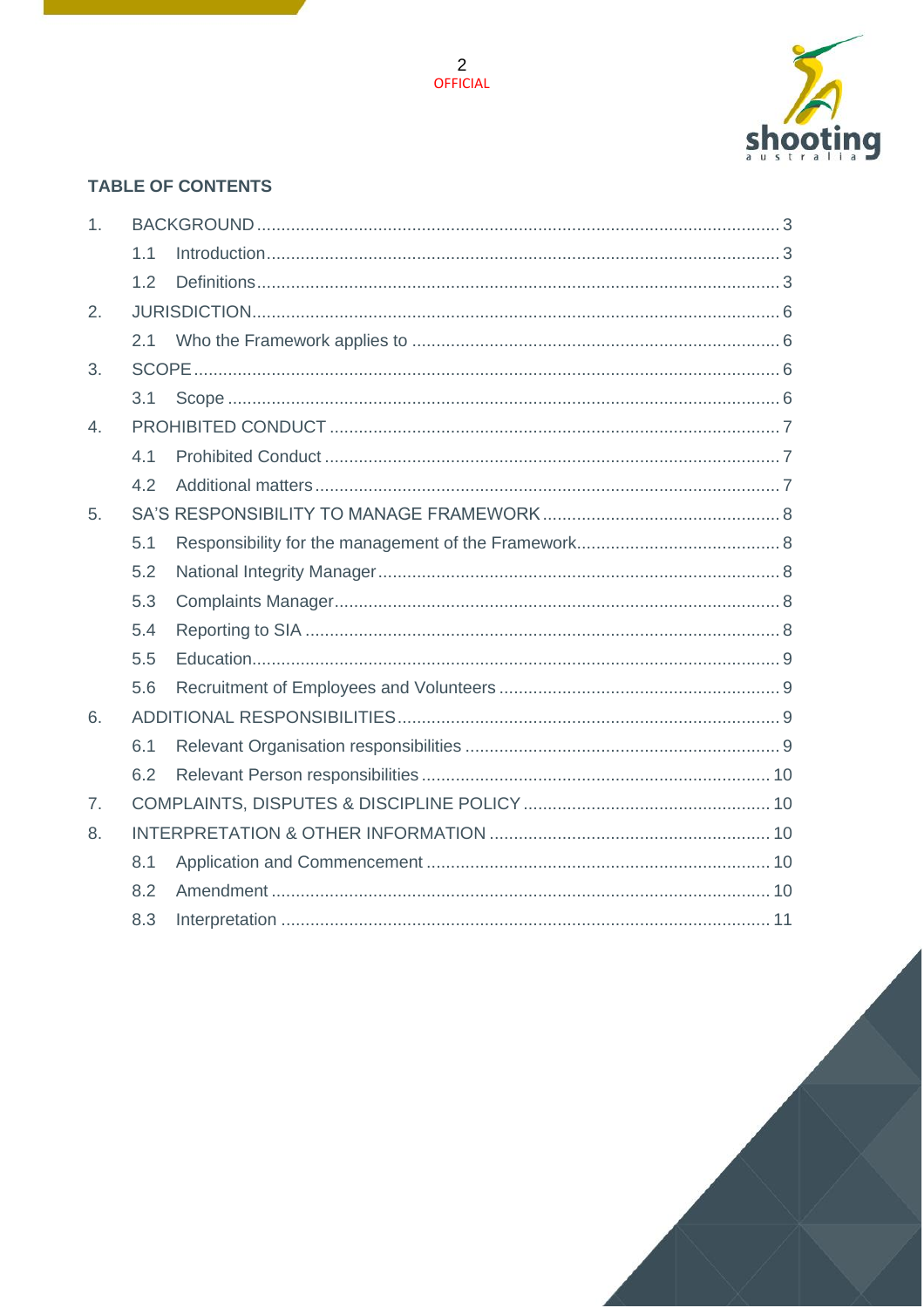



## <span id="page-2-0"></span>1. **BACKGROUND**

#### <span id="page-2-1"></span>*1.1 Introduction*

- (a) The Shooting Australia (**SA**) National Integrity Framework (**NIF**) applies to all Activities organised or authorised by SA.
- (b) Sports integrity means the manifestation of the ethics and values that promote community confidence in sport. Threats to the integrity of sport includes the:
	- (i) manipulation of sporting competitions;
	- (ii) improper use of drugs and medicine in sport;
	- (iii) abuse of children and other persons in a sporting environment; and
	- (iv) failure to protect Members and other persons in a sporting environment, from bullying, intimidation, discrimination, or harassment.
- (c) SA seeks to take a proactive approach to mitigate the integrity threats to its Activities and to provide a safe, fair, and trustworthy environment for all Participants.
- (d) This NIF is one of SA's responses to these threats to its integrity and sets out the broad expectations for the conduct of all Participants, including procedures for managing, reporting, investigating and determining potential breaches of its Integrity Policies.
- <span id="page-2-2"></span>*1.2 Definitions*

In this NIF, the following words have the corresponding meaning:

**Activity** means a contest, match, competition, event, or activity (including training), whether on a one-off basis or as part of a series, league, or competition, sanctioned or organised by SA.

**Administrators** – see 'Participant'.

**Athletes** – see 'Participant'.

**Authorised Provider** – see 'Relevant Organisation'.

**Board** means the board of SA.

**CEO** means the chief executive officer of SA as appointed from time to time.

**Child** or **Children** means a child or young person, or two or more children or young persons, who is or are under the age of 18 years.

**Club** – see 'Relevant Organisation'.

**Coaches** – see 'Participant'.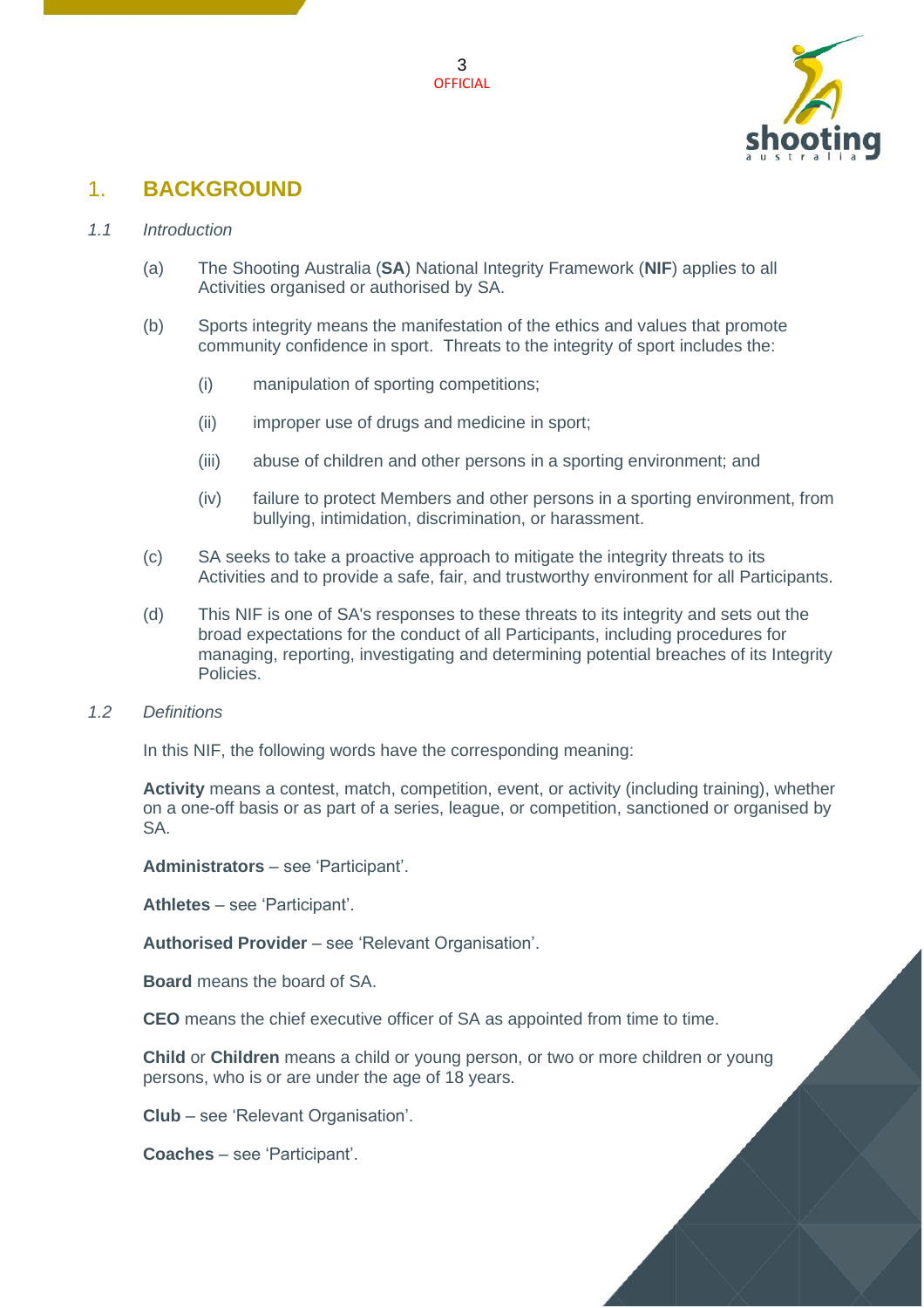



**Complaints, Disputes & Discipline Policy (CDPP)** means the policy adopted by SA under this NIF, for the handling and resolution of Complaints regarding Prohibited Conduct.

**Contractor** means any person or organisation engaged to provide services for or on behalf of SA, and includes agents, advisers, and subcontractors of SA and employees, officers, volunteers, and agents of a contractor or subcontractor.

**Disciplinary Measures** means any Provisional Action taken or Sanction imposed under the CDPP, as defined in that policy.

**Employee** means a person employed by SA

**Framework** or **NIF** means this document, including any schedules and annexures.

**Integrity Policy** means the following SA sports integrity-related policies adopted under the NIF:

- (a) this Framework document;
- (b) Child Safeguarding Policy;
- (c) Competition Manipulation and Sport Wagering Policy;
- (d) Improper Use of Drugs and Medicine Policy;
- (e) Member Protection Policy; and
- (f) CDDP.

**Integrity Unit** means SA's national integrity unit, as established under **clause [5.1](#page-7-1)**.

**Member Organisations** – means the five National Member Organisations of Shooting Australia under its constitution, being:

- Australian Clay Target Association
- National Rifle Association of Australia
- Pistol Australia
- Target Rifle Australia
- Sporting Clays Australia

**National Integrity Manager** means the person responsible for SA's Integrity Unit and for the implementation, management, reporting and review of this Framework.

**Officials** – see 'Participant'.

#### **Participant** means:

(a) Athletes who are registered with SA or entitled to participate in an Act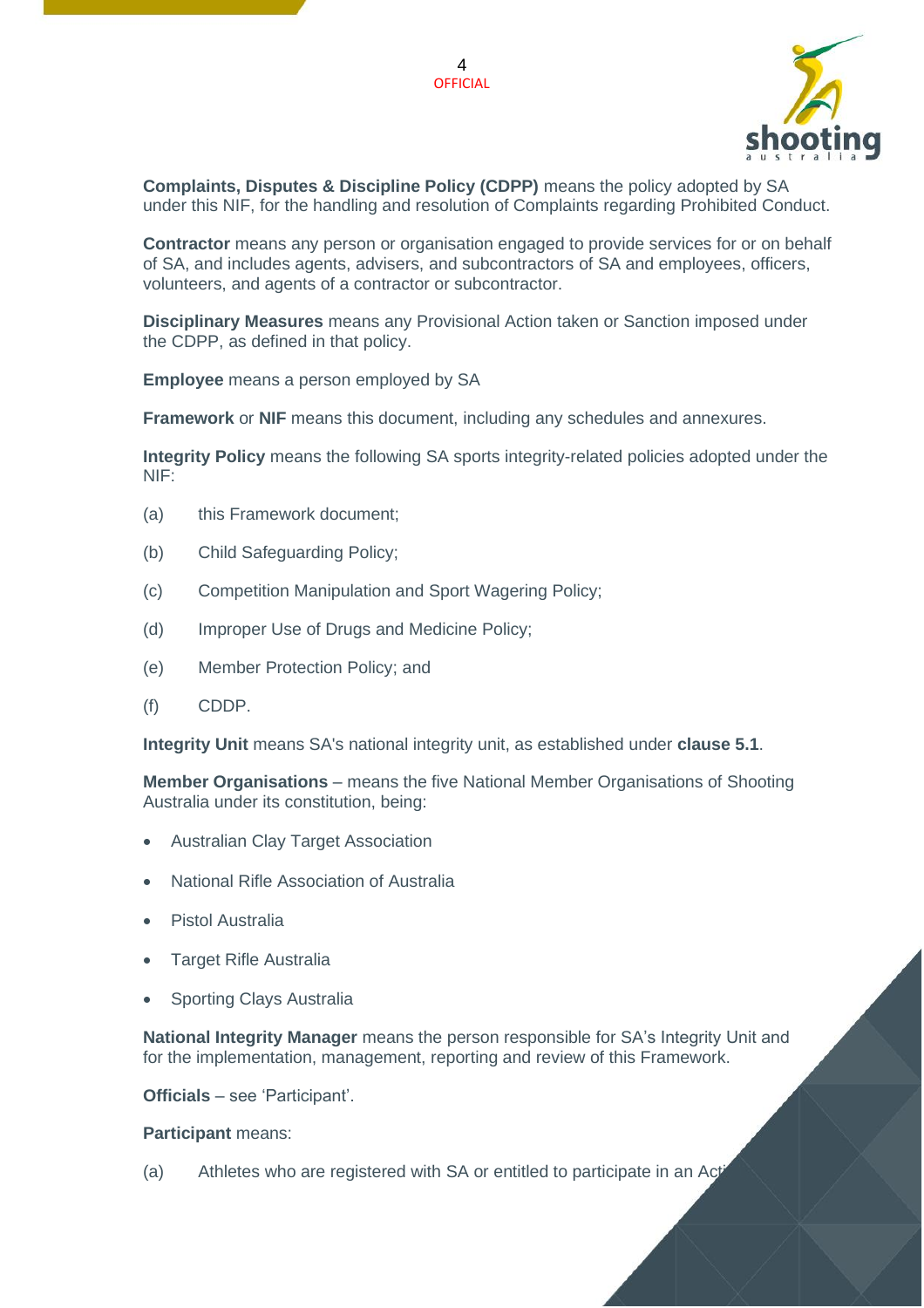

- (b) Coaches appointed to train an Athlete or Team in an Activity;
- (c) Administrators who have a role in the administration or operation of SA, including owners, directors, committee members or other persons;

- (d) Officials including referees, umpires, technical officials, or other officials appointed by SA or any league, competition, series, Club or Team sanctioned by SA; and
- (e) Support Personnel who are appointed in a professional or voluntary SA or any league, competition, series, Club or Team sanctioned by SA including sports science sports medicine personnel, team managers, agents, selectors, and team staff members.

**Prohibited Conduct** means the conduct proscribed by the Integrity Policies.

**Relevant Organisation** means any of the following organisations:

- (a) SA;
- (b) Authorised Providers, which means any organisation (including Member Organisations) authorised to conduct Activities sanctioned by SA;
- (c) Team, which means a collection or squad of athletes who compete and/or train under the direction or supervision of SA; and
- (d) any other organisation which has agreed to be bound by these Integrity Policies.

**Relevant Person** means any of the following persons:

- (a) Participant**;**
- (b) Employee;
- (c) Contractor;
- (d) Volunteer, which means any person engaged by SA in any capacity who is not otherwise an Employee or Contractor, including directors and office holders, coaches, officials, administrators and team and support personnel; and
- (e) any other individual who has agreed to be bound by the Integrity Policies.

**Sanctioned** means events owned and delivered by SA, and does not include endorsed events.

**Support Personnel – see 'Participant'.** 

**Team** – see 'Relevant Organisation'.

**Volunteer** – see 'Relevant Person'.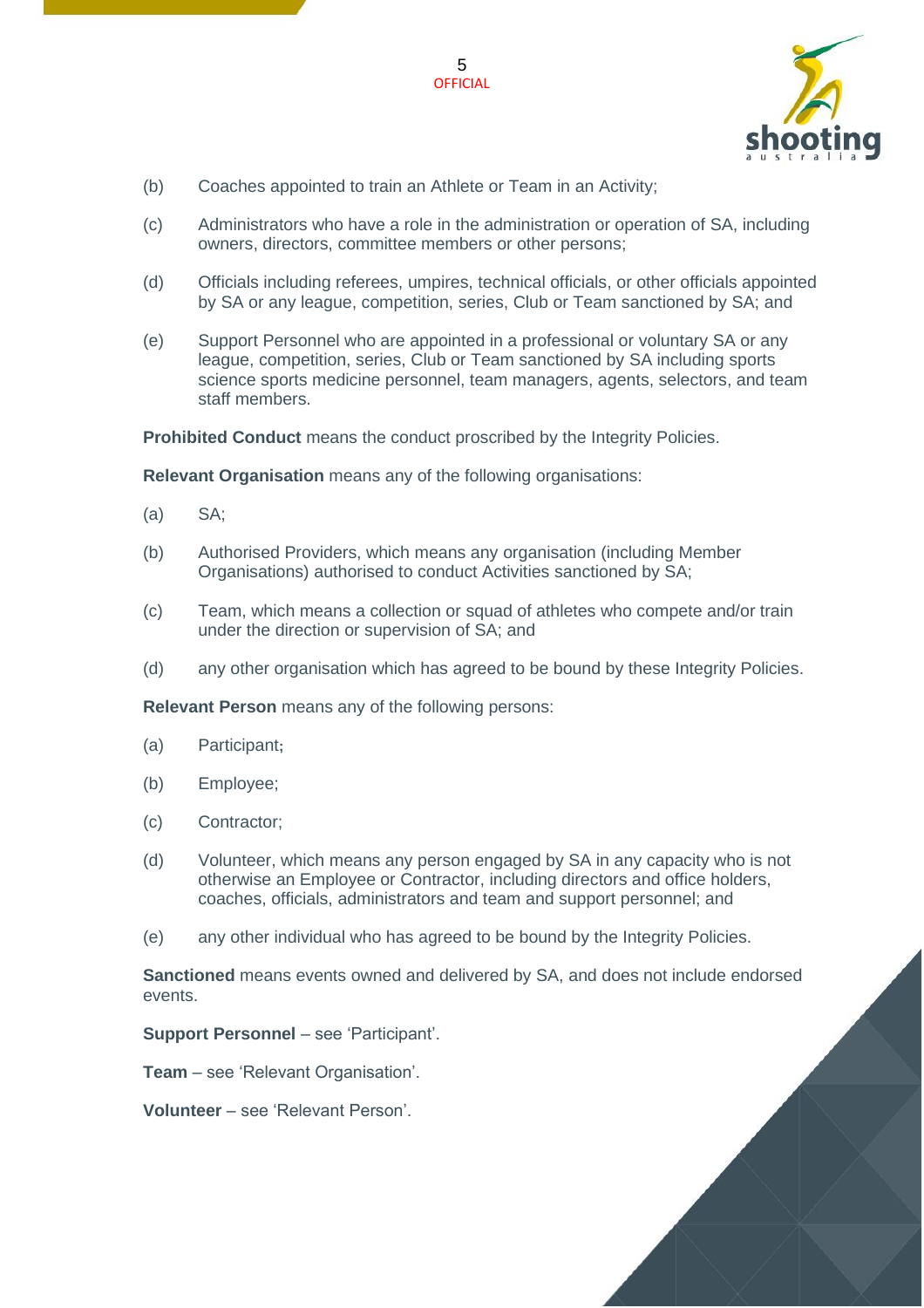

## <span id="page-5-0"></span>2. **JURISDICTION**

#### <span id="page-5-1"></span>*2.1 Who the Framework applies to*

- (a) This Framework applies to and binds all Relevant Persons and Relevant Organisations as set out in the Integrity Policies.
- (b) Employees are expected to abide by the terms of this Framework as a reasonable and lawful direction of SA as their employer.
- (c) SA must ensure that all Contractors and Volunteers are contractually bound to abide by the terms of the Integrity Policies.
- (d) By participating in an Activity, a Participant has agreed and is deemed to have agreed to be bound by the Framework.
- (e) Any person or organisation who:
	- (i) has had a complaint made against them under the CDDP; and
	- (ii) was bound by the Framework at the time the complaint was made or when they became aware that a complaint may be made;
	- (iii) would, for any reason, otherwise have ceased to be bound by this Framework at any time after the complaint was made or when they became aware that the complaint may be made,

remains bound by the Framework in respect of the complaint and any related complaint until the complaints process has been finalised in accordance with the Complaints, Disputes and Discipline Policy.

## <span id="page-5-2"></span>3. **SCOPE**

#### <span id="page-5-3"></span>*3.1 Scope*

- (a) The National Integrity Framework comprises this Framework document and the other Integrity Policies.
- (b) Nothing in this Framework limits the rights or obligations of any person under any other SA policy, code of conduct or other relevant agreement.
- (c) This Framework does not override or limit the application of any laws of Australia or a state/territory.
- (d) Where a potential breach may be dealt with under either the Integrity Policies or the policies of a Member Organisation, the policies of the Member Organisation will apply to the exclusion of the Integrity Policies.
- (e) The 'Summary' at the start of each Integrity Policy is not intended to be and should not be construed in any way as a complete and comprehensive overview of the relevant Integrity Policy. To the extent,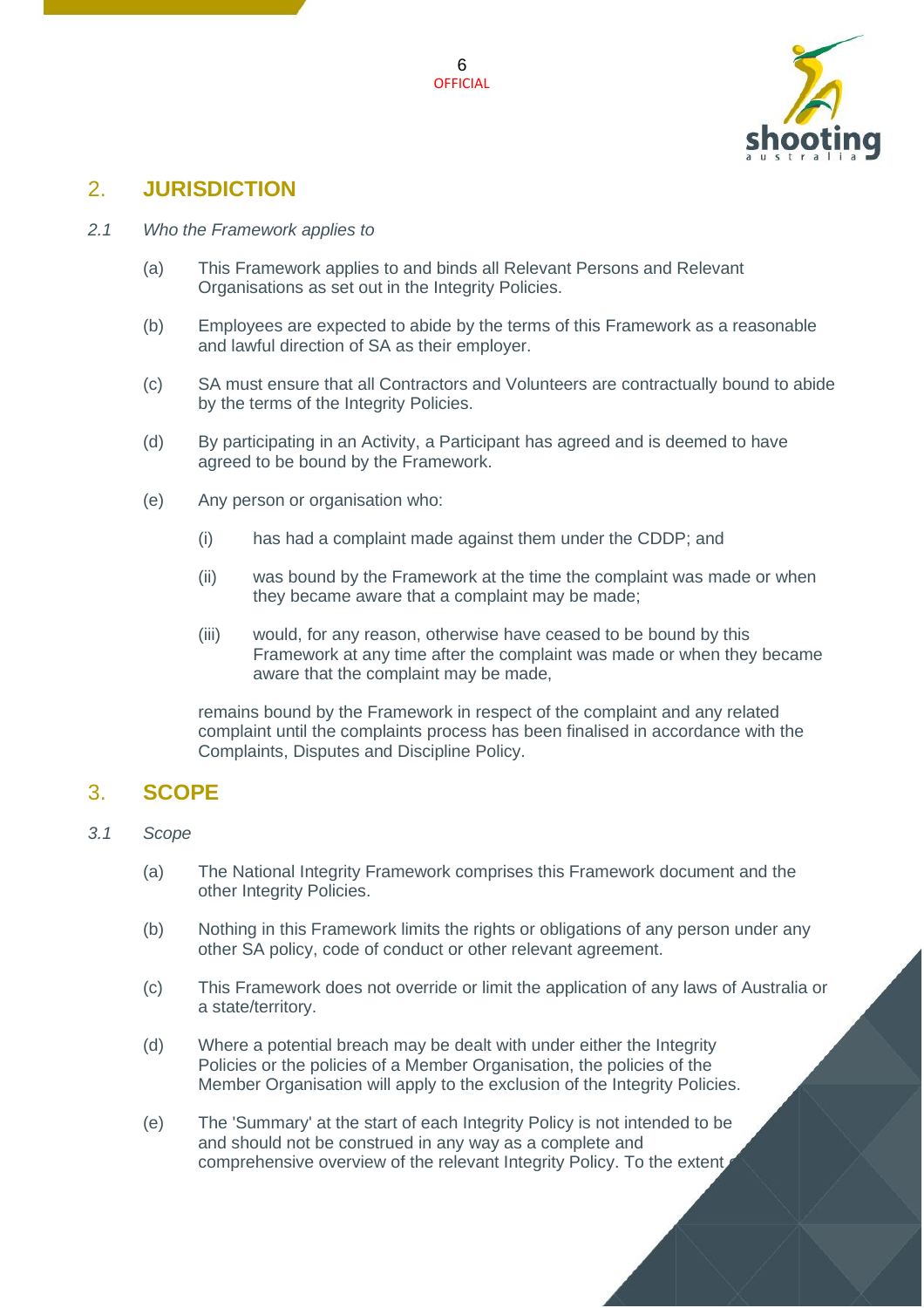



any inconsistency, the operative provisions of the relevant Integrity Policy prevail.

## <span id="page-6-0"></span>4. **PROHIBITED CONDUCT**

#### <span id="page-6-1"></span>*4.1 Prohibited Conduct*

In addition to the Prohibited Conduct proscribed by the Integrity Policies, a Relevant Person or Relevant Organisation commits a breach of this Framework when they:

- (a) fail to report any Prohibited Conduct, as defined under this Framework or an Integrity Policy, to Sport Integrity Australia (or otherwise in accordance with the requirements of the relevant Integrity Policy) as soon as reasonably practicable;
- (b) deliberately or wilfully withhold information in relation to any possible Prohibited Conduct;
- (c) fail to provide further information or documentation as requested as part of a complaint process under this Framework, including a failure to fully and in good faith participate in an interview;
- (d) fail to comply with or enforce Disciplinary Measures imposed under the CDDP; or
- (e) knowingly provide any inaccurate and/or misleading information during the course of any investigation or proceedings under this Framework.

#### <span id="page-6-2"></span>*4.2 Recognition of Member Organisation sanctions*

Where an individual or organisation has been sanctioned under the policies of a Member Organisation for conduct which would constitute Prohibited Conduct under this Framework, SA will consider that sanction and may honour any period of suspension (including lifetime bans) or conditions on participation in relation to that individual or organisation's involvement in SA Activities as relevant and applicable.

SA will review any sanctions imposed by Member Organisations and make an independent assessment in relation to the application of any sanction.

#### *4.3 Additional matters*

- (a) Where conduct may constitute 'Prohibited Conduct' but is a Protected Disclosure with respect to SA, it must be dealt with under SA's whistleblower policy.
- (b) The Australian National Anti-Doping Policy (**ANADP**) will prevail to the extent of any inconsistency with this Framework in all instances. Any allegation relating to a breach or possible breach of ANADP will be dealt with under that policy.
- (c) Nothing in this Framework or the Integrity Policies prevents the SA Board from referring any alleged Prohibited Conduct or criminal conduct to a relevant law enforcement agency.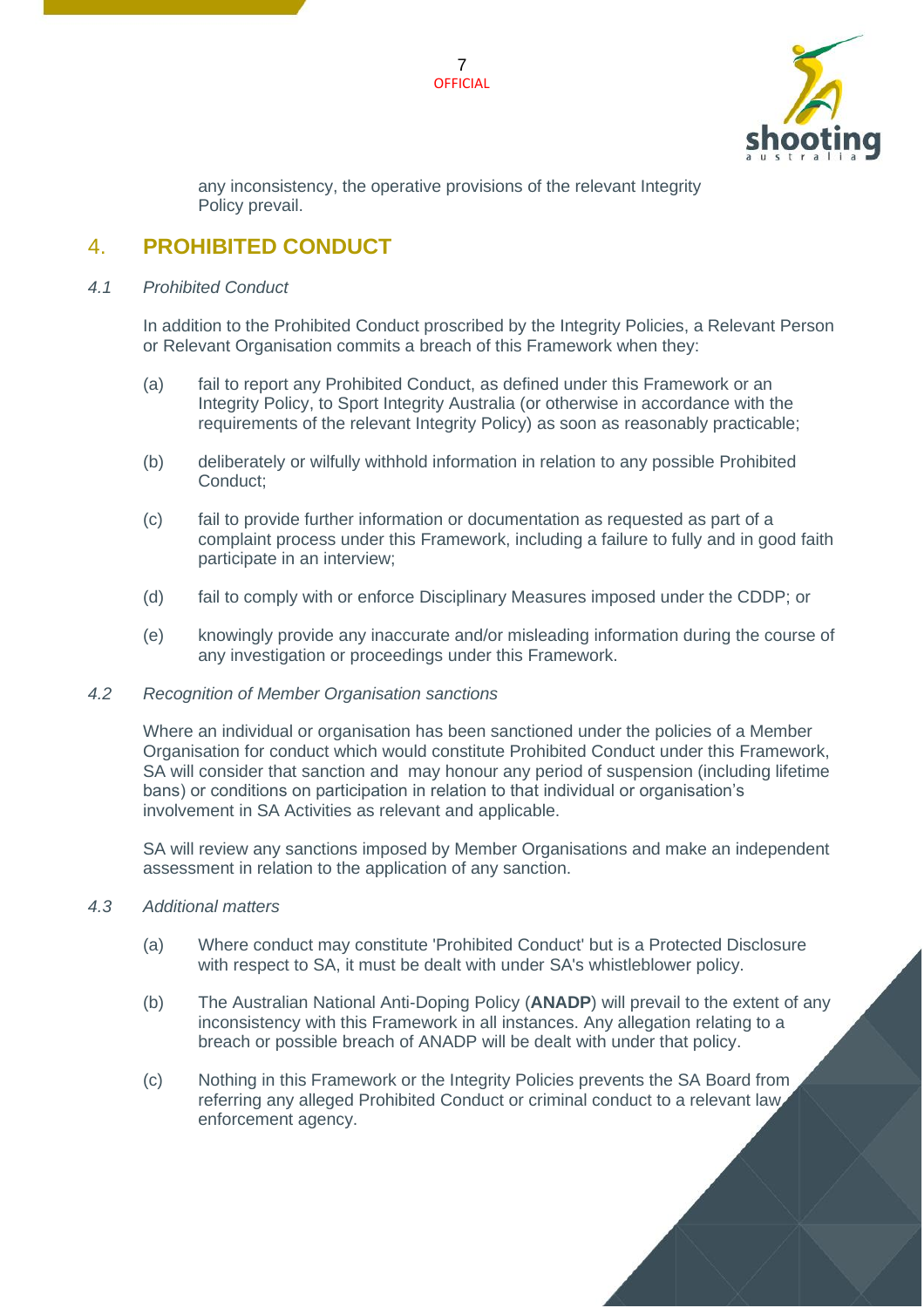

# <span id="page-7-0"></span>5. **SA'S RESPONSIBILITY TO MANAGE FRAMEWORK**

- <span id="page-7-1"></span>*5.1 Responsibility for the management of the Framework*
	- $(a)$  SA will ensure that it has an Integrity Unit<sup>1</sup>, headed by a National Integrity Manager who shall report, directly or indirectly, to the CEO.
	- (b) The National Integrity Manager is responsible for the implementation, management, reporting and review of this Framework within SA.
	- $(c)$  SA will ensure that it appoints a Complaints Manager<sup>2</sup> for the purposes of the CDDP.

#### <span id="page-7-2"></span>*5.2 National Integrity Manager*

The National Integrity Manager will:

- (a) be responsible for the supervision and administration of this Framework, the Integrity Policies and the associated education programs;
- (b) monitor the compliance of any Sanctions;
- (c) act in a professional, discreet, and confidential manner in undertaking the obligations of their role under this Framework;
- (d) be responsible for ensuring that this Framework and the Integrity Policies are regularly reviewed, and any required amendments are approved by the SA Board; and
- (e) provide the SA Board with regular reports of:
	- (i) information relating to alleged breaches and Prohibited Conduct under the Integrity Policies;
	- (ii) the operation of and overall compliance with the Integrity Policies; and
	- (iii) any education programs that Participants have been required to undertake.

#### <span id="page-7-3"></span>*5.3 Complaints Manager*

The Complaints Manager will be the point of contact between SA and SIA in relation to the functions of the CDDP and will have such responsibilities as set out in that policy.

<span id="page-7-4"></span>*5.4 Reporting to SIA*

SA must ensure that they report all matters to SIA as required by the Integrity Policies, which includes:

 $1$  The size of the Integrity Unit is to be determined by the NSO based on the volume, nature, and seriousness of integrity issues within itssport and available financial resources. For the avoidance of doubt, the Integrity Unit may, if appropriate, solely comprise the National Integrity Manager.

<sup>&</sup>lt;sup>2</sup> SA may appoint the same person to be both the Complaints Manager and the National Integrity Manager.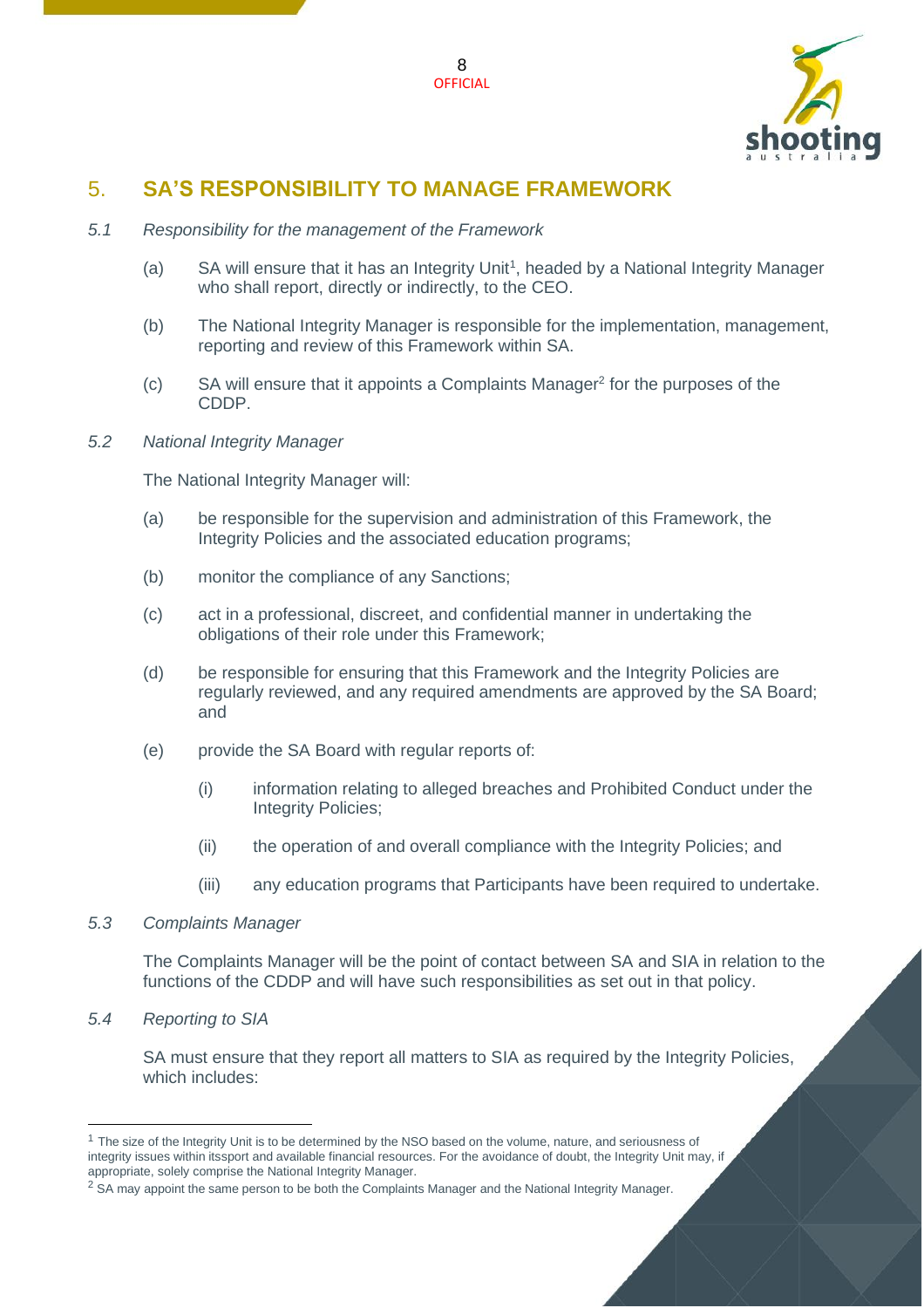

- (a) any alleged Prohibited Conduct or criminal conduct that SA has referred/reported to a relevant law enforcement agency;
- (b) any information required to be reported or notified to SIA under the Competition Manipulation and Sports Wagering Policy; and
- (c) the outcome of any Resolution Process under the CDDP.

#### <span id="page-8-0"></span>*5.5 Education*

- (a) With the support of SIA, SA will plan, implement, and maintain an education strategy that incorporates material addressing the matters covered by each Integrity Policy.
- (b) The National Integrity Manager will, from time to time, direct certain Participants to undertake education programs, which will be relevant and proportionate to their level of participation in SA Activities and the associated integrity risks.
- <span id="page-8-1"></span>*5.6 Recruitment of Employees and Volunteers*
	- (a) SA should conduct any appropriate background checks required by an Integrity Policy for prospective Employees, Contractors and Volunteers to screen for prior conduct that would constitute a breach of this Framework or the Integrity Policies.
	- (b) SA should undertake induction processes for Employees, Contractors and Volunteers that incorporate familiarisation with this Framework and the Integrity Policies, and other sports integrity education and training as determined by SA from time to time.

## <span id="page-8-2"></span>6. **ADDITIONAL RESPONSIBILITIES**

<span id="page-8-3"></span>*6.1 Relevant Organisation responsibilities*

In addition to that required under the Integrity Policies, SA shall use its best efforts to:

- (a) implement and comply with this Framework;
- (b) ensure that all other policies, rules, and programs that apply to Relevant Persons and Relevant Organisations are consistent with this Framework;
- (c) assist Relevant Persons and Relevant Organisations to fulfil their responsibilities under this Framework;
- (d) publish, distribute, and promote this Framework and the Integrity Policies (and any updates from time to time) and shall make such documents available and accessible to Relevant Persons and Relevant Organisations; and
- (e) ensure its Employees and Contractors act in a discreet and confidential manner in discharging their obligations under this Framework.
- (f) recognise any Sanction imposed under this Framework;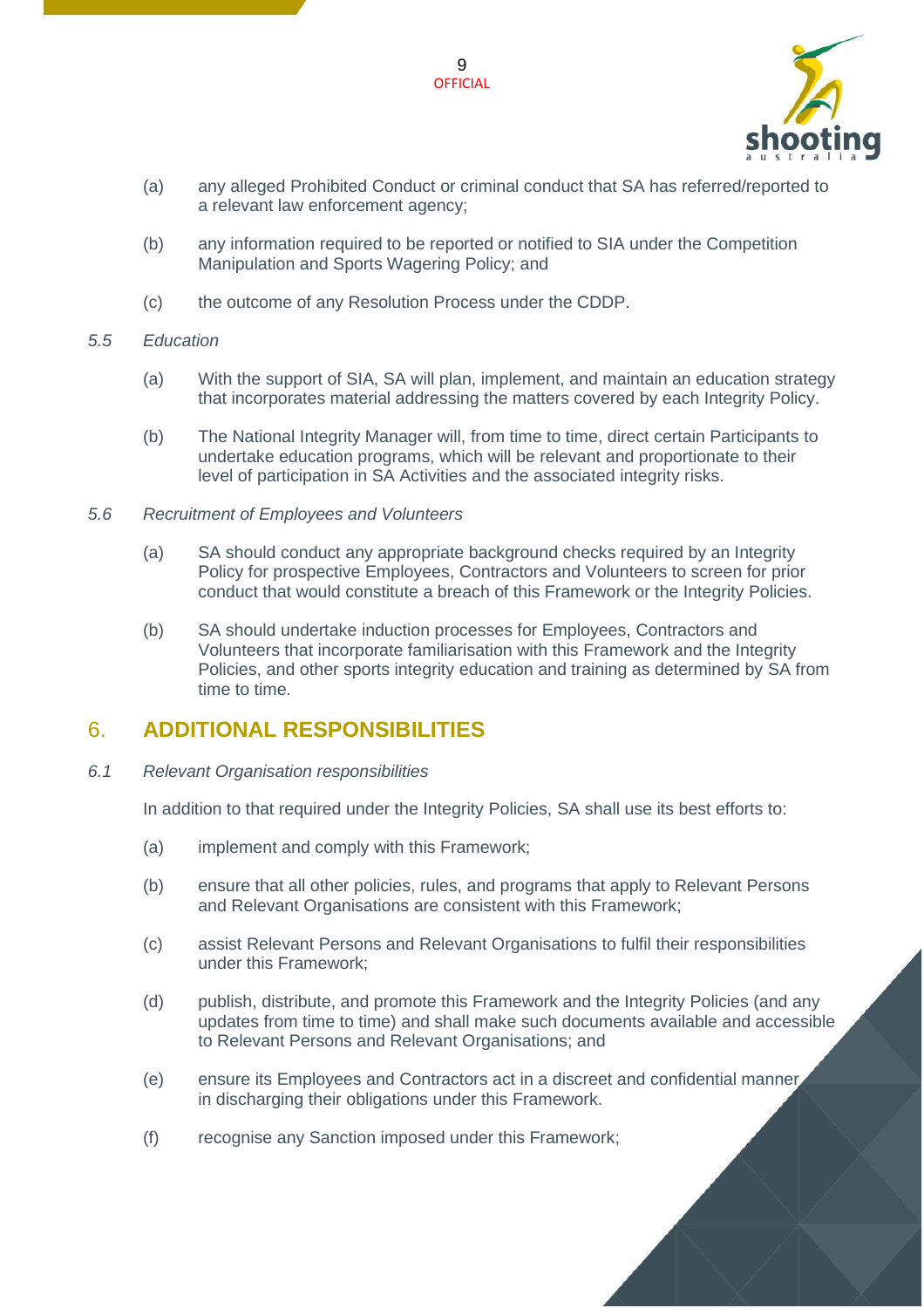

(g) take all necessary steps to enforce any Sanction imposed under this Framework; and

10 **OFFICIAL** 

- (h) assist in any investigation or proceedings regarding any Prohibited Conduct and ensure that they do not knowingly provide any inaccurate and/or misleading information during the course of any investigation or proceedings.
- <span id="page-9-0"></span>*6.2 Relevant Person responsibilities*

In addition to that required under the Integrity Policies, Relevant Persons shall:

- (a) make themselves aware of the contents of this Framework;
- (b) comply with all relevant provisions of the Framework;
- (c) comply with any decisions and/or Sanctions imposed under the Framework.
- (d) undertake sports integrity education as directed by the National Integrity Manager; and
- (e) assist in any investigation or proceedings regarding any Prohibited Conduct and ensure that they do not knowingly provide any inaccurate and/or misleading information during the course of any investigation or proceedings.

# <span id="page-9-1"></span>7. **COMPLAINTS, DISPUTES & DISCIPLINE POLICY**

The CDDP applies to any alleged Prohibited Conduct, including reports of breaches, of this Framework or any Integrity Policy.

# <span id="page-9-2"></span>8. **INTERPRETATION & OTHER INFORMATION**

- <span id="page-9-3"></span>*8.1 Application and Commencement*
	- (a) This Framework is approved by the Board.
	- (b) This Framework:
		- (i) commences on the date outlined on the front cover (**Commencement Date**);
		- (ii) is subject to SA's constitution and if there is any inconsistency, the constitution will prevail; and
		- (iii) when in force, is binding on all those listed in **clause [2.1](#page-5-1)**.
- <span id="page-9-4"></span>*8.2 Amendment*

The Board may amend this Framework and the Integrity Policies from time to time at the direction of SIA. Such amendments will be effective on the date specified by the Board.